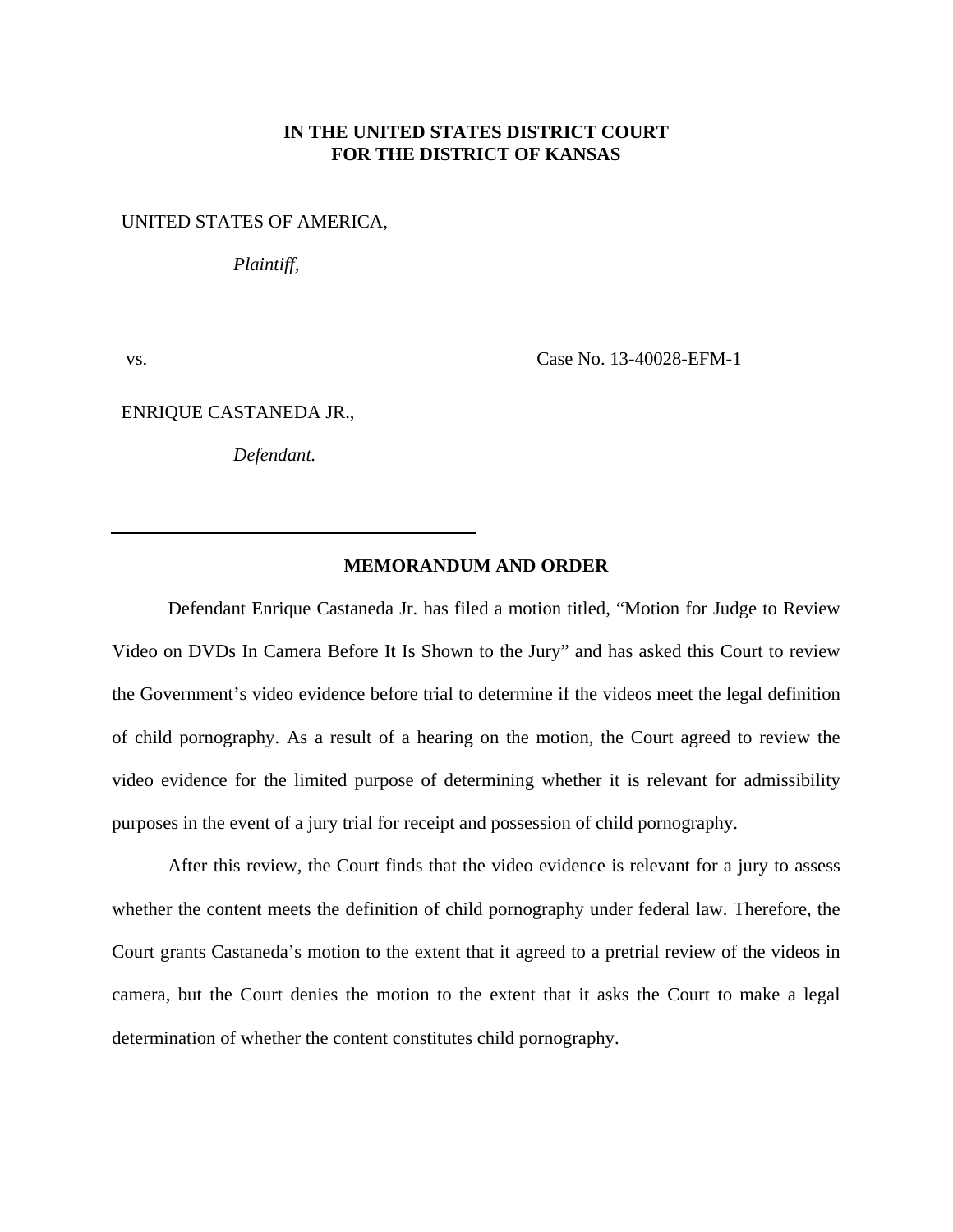### **I. Factual and Procedural Background**

 In April 2013, a grand jury indicted Enrique Castaneda Jr., charging him with receipt of child pornography, in violation of 18 U.S.C. § 2252(a)(2), and possession of child pornography, in violation of 18 U.S.C. § 2252(a)(4)(B). The charges stem from an investigation of a Canadian movie production company that advertised DVD movies and streaming videos featuring boys under the age of 18. The investigation led to a search warrant for Castaneda's residence in Saint George, Kansas, where federal agents seized 23 DVD movies containing images of nude boys. According to the Government, Castaneda admitted to ordering approximately 20 DVDs. Castaneda estimated the boys in the videos to be 12 to 16 years old. Both parties agree that the videos do not depict sexual intercourse. The parties disagree, however, about whether the videos depict "lascivious exhibition of the genitals or pubic area of any person," which is included in the definition of "sexually explicit conduct" prohibited by the child pornography statutes.

 In February 2014, Castaneda filed a motion titled, "Motion for Judge to Review Video on DVDs In Camera Before It Is Shown to the Jury." (Doc. 34). A hearing was held in April 2014, and a jury trial was continued pending resolution of the motion. As a result of the hearing, the Court agreed to review the Government's evidence and provides the following factual summary.

The United States Attorney's Office has provided the Court with selected excerpts of the videos seized from Castaneda. These excerpts are represented to be typical of all the videos seized, and are the complete selection of video material which the prosecution intends to produce at the jury trial. The selections, which total about an hour in length, appear to be drawn from three or more separate videos. They are all very similar, however.

 All of the videos show young boys, ages 12 to 14 (they not only appear that age, but at one brief point on the video they all briefly identify themselves, and place their ages within that

-2-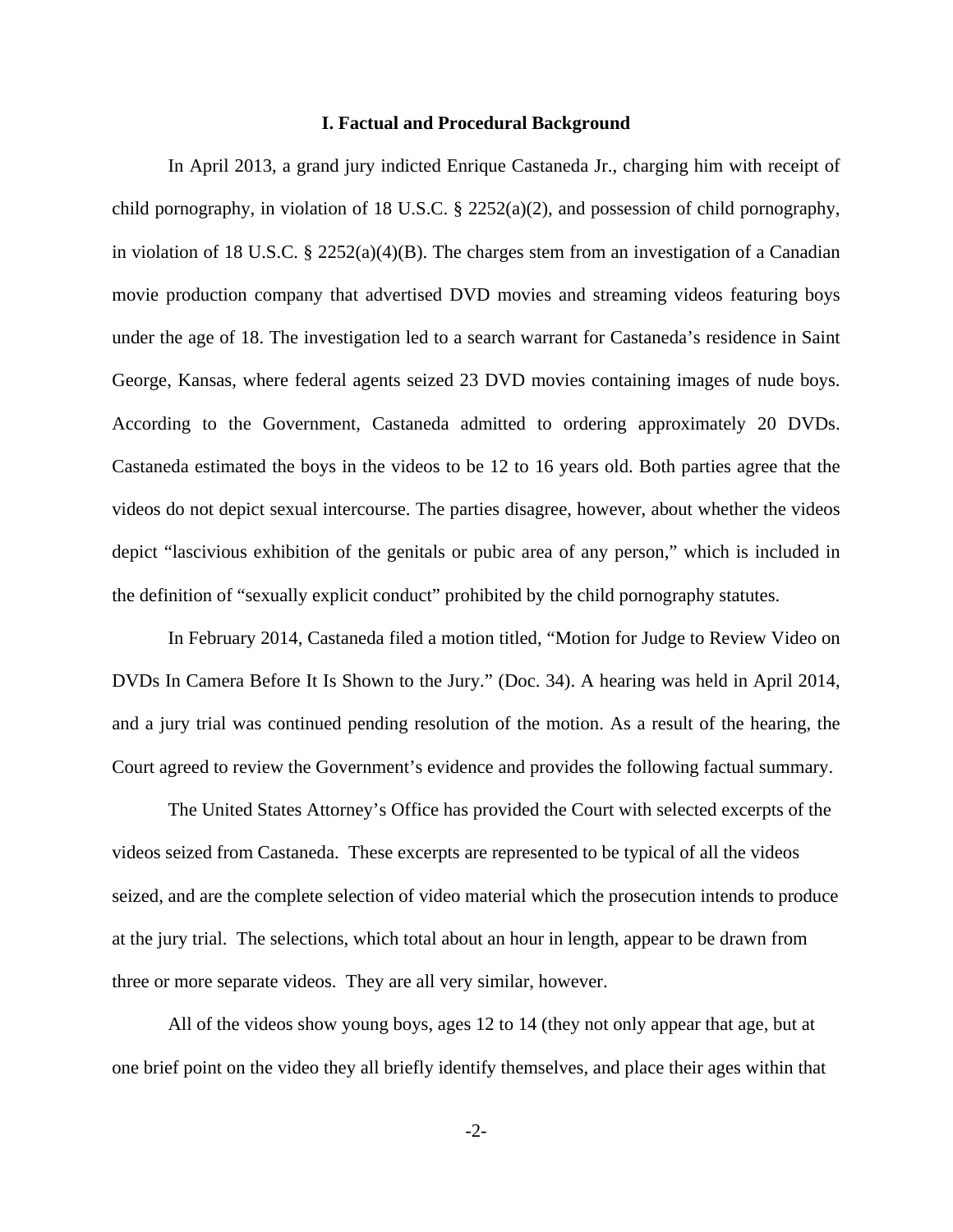range). The boys are totally undressed except for brief moments on the video, most of which involve them undressing. The boys are both pre-pubescent and pubescent, the majority being pubescent. Their genitals are plainly visible over half of the time, probably three-fourths of the time, but not always. They are never the focus of the camera shot – that is, the camera never zooms in to focus on the genitals to the exclusion of the boys' faces or other surroundings (though on a few occasions the camera zooms in on the boys' faces to the exclusion of the genitals). None of the genitals are ever aroused, and they are never touched by another's hands or face. The only genital contact ever visible is that which occurs naturally during the wrestling scenes (i.e., a leg or the back may make passing contact during the tumbling of wrestling), and one occasion where one boy readjusts his own genitals for only a second or two.

 The videos are all of boyish antics: play-wrestling, splashing water around in a locker room, playing air guitar, pillow-fighting, boyish "acrobatics," sliding around a slippery locker room floor, playing twister, and lots of giggling laughter. There is more than one scene in the shower, all with hand-held spray shower nozzles, but the focus of those scenes is either on the back or legs, or on spraying water around the room generally – the genitals are never sprayed or washed or focused on in any way.

 If the boys in these videos were all wearing gym shorts (or, for the shower and locker room scenes, swim trunks), and otherwise did exactly what they are doing in the videos, nothing about these videos would strike anyone as remotely sexual. Of course, they are not wearing shorts in these videos, but are plainly and obviously naked. Likely, the same boys and same activities in shorts or swim trunks would not have sold videos. The marketability of these videos doubtlessly is due to the boys' exposure, but the utter lack of focus or attention to the genitals certainly makes them atypical pornography.

-3-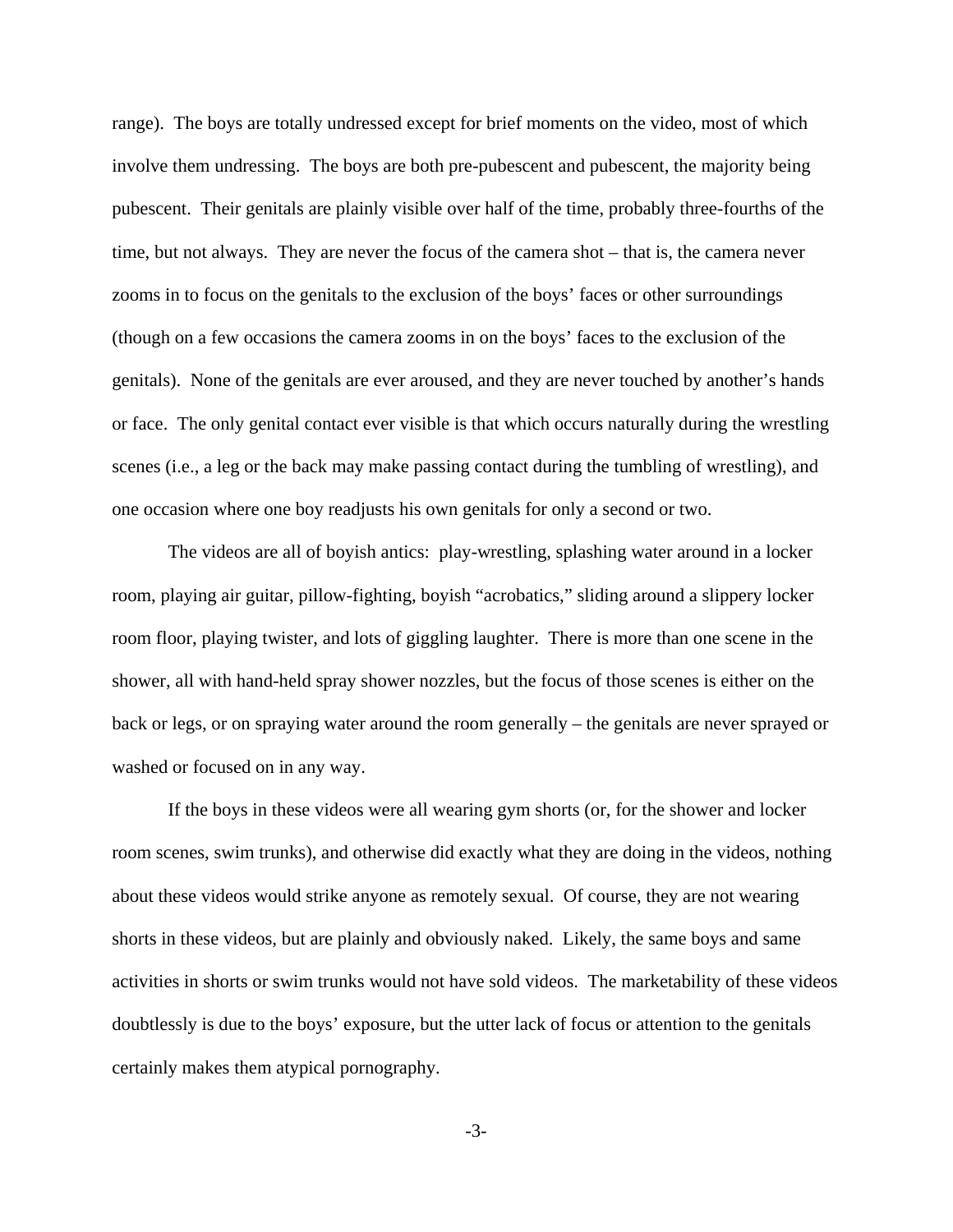#### **II. Analysis**

 The motion before the Court asks that the Court review the Government's DVD evidence before it is presented to a jury for the purpose of determining whether the videos meet the legal definition of child pornography. Specifically, Castaneda has asked the Court to make this determination under Federal Rules of Evidence 104 and 403.<sup>1</sup>

The Tenth Circuit has not addressed the issue of whether a federal court is authorized to conduct such a preliminary review of the Government's evidence, or if so, what procedure is appropriate for such a review. The Eighth Circuit has directed lower courts to conduct such a preliminary review but provided little guidance about the procedure to be used. $2$  Lower courts have suggested that such a review may be conducted through a motion in limine to exclude evidence before trial or before ruling on an evidentiary objection during trial.<sup>3</sup> Most courts agree that a court may not conduct a preliminary review of the sufficiency of the evidence for the purpose of resolving a motion to dismiss.<sup>4</sup> It does not appear that the propriety of conducting a pretrial preliminary review under a motion in limine has been the subject of appellate review.

 $\frac{1}{1}$ <sup>1</sup> Rule 104 provides that "[t]he court must decide any preliminary question about whether a witness is qualified, a privilege exists, or evidence is admissible." FED. R. EVID. 104 (a). Rule 403 provides that "[t]he court may exclude relevant evidence if its probative value is substantially outweighed by a danger of one or more of the following: unfair prejudice, confusing the issues, misleading the jury, undue delay, wasting time, or needlessly presenting cumulative evidence." FED. R. EVID. 403.

<sup>2</sup> *See United States v. Kain*, 589 F.3d 945, 951 (8th Cir. 2009) ("We have cautioned that, in a jury trial, the district court should make a preliminary review of whether materials offered by the government depict sexually explicit conduct as a matter of law, to avoid the potential prejudice of submitting to the jury a large volume of prurient materials that could not properly be found to be child pornography.").

<sup>3</sup> *United States v. Grauer*, 805 F. Supp. 2d 698, 711 (S.D. Iowa 2011) (motion in limine); *United States v. Johnson*, 2009 WL 973107, at \*1-3 (W.D. Mo. April 9, 2009) (concluding court could review evidence for relevance before admitting exhibits at trial).

<sup>4</sup> *See United States v. Todd*, 446 F.3d 1062, 1067 (10th Cir. 2006) (emphasizing that courts should avoid considering evidence outside of an indictment when testing the indictment's legal sufficiency); *Johnson*, 2009 WL 973107, at  $*1$  (noting there is no procedure that requires the Government to demonstrate the sufficiency of its case before trial, other than obtaining an indictment).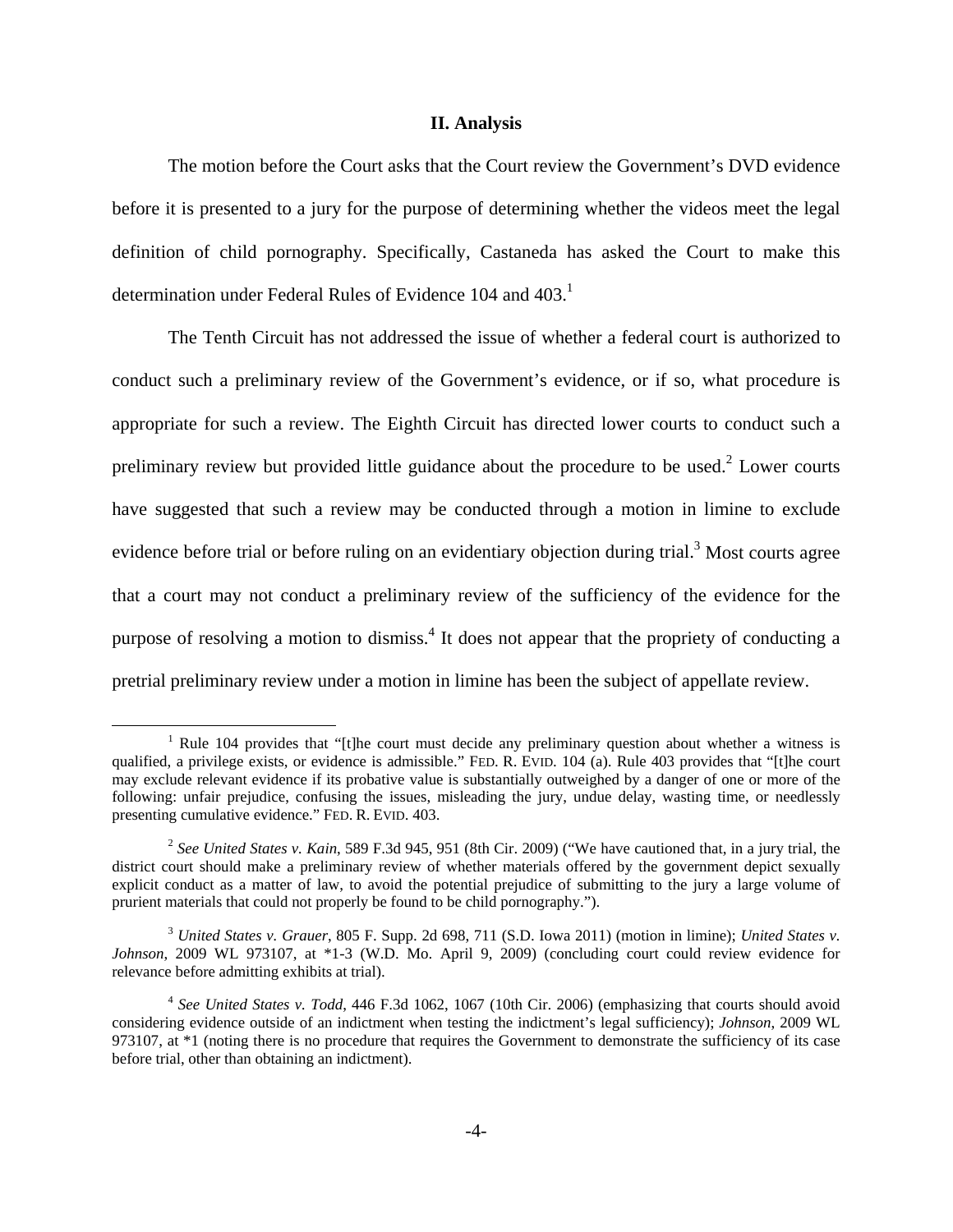As noted earlier, the Court has reviewed the videos provided by the United States Attorney's Office. The remaining question to resolve the pending motion is whether the videos are legally child pornography. For the purposes of this motion, the parties and the Court have agreed that the Court is limiting its review to whether the evidence meets the admissibility standard for relevance under Federal Rule of Evidence 104.

To make this relevancy determination, the Court keeps its eyes toward the legal framework provided by the child pornography statutes and the potential instructions that would have to be considered by a jury at trial. Generally, child pornography is statutorily described as "any sexually explicit conduct [of a minor] for the purpose of producing any visual depiction of such conduct."<sup>5</sup> In turn, "sexually explicit conduct" is defined, in part as relevant here, as actual or simulated "lascivious exhibition of the genitals or pubic area of any person."6

The Tenth Circuit, along with all of the other circuits, have recognized six so-called *Dost* factors to determine whether an image constitutes a lascivious exhibition within the meaning of the child pornography statutes.<sup>7</sup> These factors are:

1) whether the focal point of the visual depiction is on the child's genitalia or pubic area;

2) whether the setting of the visual depiction is sexually suggestive, i.e., in a place or pose generally associated with sexual activity;

3) whether the child is depicted in an unnatural pose, or inappropriate attire, considering the age of the child;

 $\frac{1}{5}$  $5$  18 U.S.C. § 2251(a).

 $6$  18 U.S.C. § 2256(2)(A)(v).

<sup>7</sup> *United States v. Wolf*, 890 F.2d 241, 244 (10th Cir. 1989) (citing *United States v. Dost*, 636 F. Supp. 828, 830 (S.D. Cal. 1986); *United States v. Helton*, 302 Fed. Appx. 842, 847 (10th Cir. Dec. 15, 2008) (citing other circuits that have used the *Dost* factors).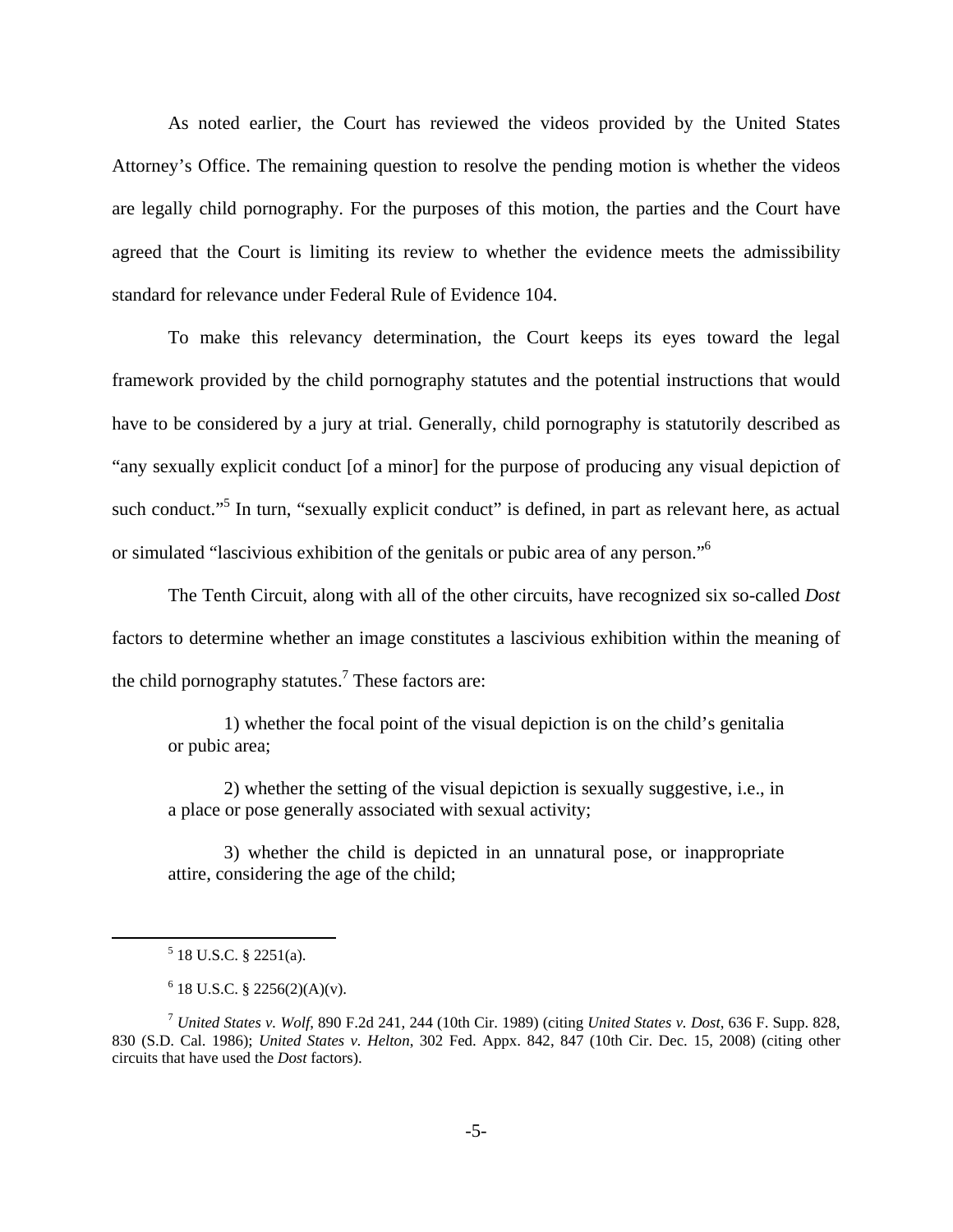4) whether the child is fully or partially clothed, or nude;

5) whether the visual depiction suggests sexual coyness or a willingness to engage in sexual activity;

6) whether the visual depiction is intended or designed to elicit a sexual response in the viewer.<sup>8</sup>

A finding of a lascivious exhibition does not require that all six factors exist, and such a finding may be based on the weight of any one factor.<sup>9</sup> The Tenth Circuit has not provided a pattern instruction for a jury to decide whether an image displays a "lascivious exhibition of the genitals or pubic area of any person." But circuits that have provided such a pattern jury instruction have included these six *Dost* factors, plus others. For example, the Eighth Circuit uses the following pattern instruction to explain lascivious:

 Whether a visual depiction of the genitals or pubic area constitutes a lascivious exhibition requires a consideration of the overall content of the material. You may consider such factors as (1) whether the focal point of the picture is on the minor's genitals or pubic area; (2) whether the setting of the picture is sexually suggestive, that is, in a place or pose generally associated with sexual activity; (3) whether the minor is depicted in an unnatural pose or inappropriate attire, considering the age of the minor; (4) whether the minor is fully or partially clothed, or nude; (5) whether the picture suggests sexual coyness or a willingness to engage in sexual activity; (6) whether the picture is intended or designed to elicit a sexual response in the viewer; (7) whether the picture portrays the minor as a sexual object; and  $(8)$  the caption(s) on the picture(s).

It is for you to decide the weight or lack of weight to be given to any of these factors. A picture need not involve all of these factors to constitute a lascivious exhibition of the genitals or pubic area.<sup>10</sup>

 <sup>8</sup> *Wolf*, 890 F.2d at 244; *Helton*, 302 Fed. Appx. at 848.

<sup>9</sup> *See Helton*, 302 Fed. Appx. at 848.

<sup>10</sup> Eighth Circuit Manual of Model of Jury Instructions, Criminal, §6.18.2252A (West 2011) (citing *Dost*, 636 F. Supp. at 832; *United States v. Arvin*, 900 F.2d 1385 (9th Cir. 1990)).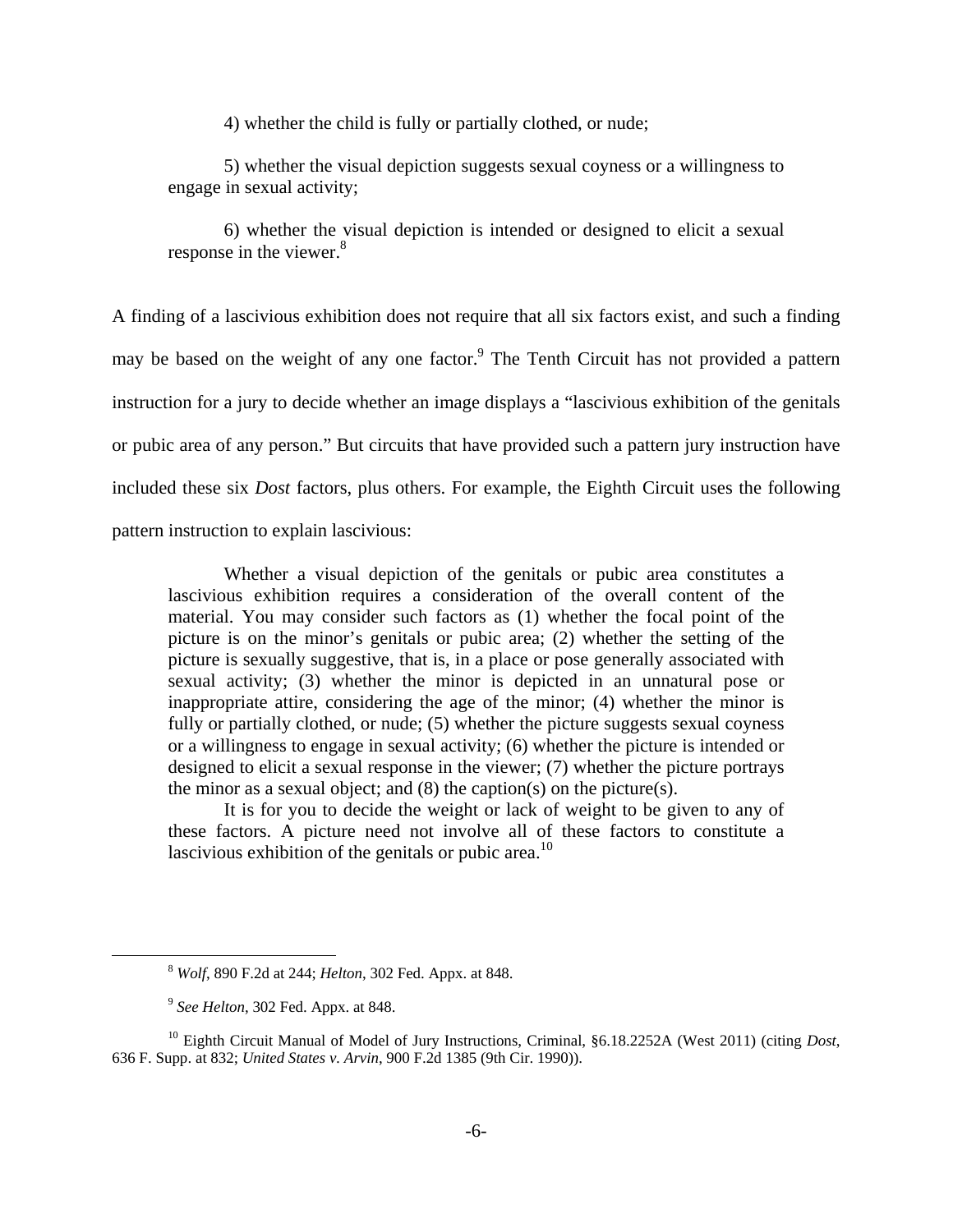The Court recognizes that Castaneda cautions against using these *Dost* factors, recommending instead that a determination be based on a common definition of lascivious rather than a multi-factor test. Therefore, the Court's analysis is for the limited purpose of assessing relevancy and is not meant to be a predetermination of the instructions for this case. Based on limited Tenth Circuit precedent, these factors are useful in assessing the relevancy of the Government's evidence in light of what may need to be shown at trial. With that in mind, the Court considers the Government's evidence for relevance as it pertains to these factors.

*1) Whether the focal point of the picture is on the minor's genitals or pubic area*. Here, the boys' genitals are plainly visible more than half the time, but they are never the focus of the camera shoot. That is, the camera never zooms in to focus on the genitals to the exclusion of the boys' faces or other surroundings. The Court notes that there appears to be an utter lack of focus or attention to the genitals.

*2) Whether the setting of the picture is sexually suggestive, that is, in a place or pose generally associated with sexual activity*. Here, although the pictures may not be deemed sexually suggestive, the settings include a bed room, a locker room and more than one scene in a shower.

*3) Whether the minor is depicted in an unnatural pose or inappropriate attire, considering the age of the minor*. Here, boys aged 12 to 14 are almost always totally undressed. The boys are depicted wrestling and playing twister in addition to interacting in a locker room and shower.

*4) Whether the minor is fully or partially clothed, or nude*. Here, as noted before, the boys are totally undressed except for brief moments of being in the act of undressing. They are plainly and obviously naked.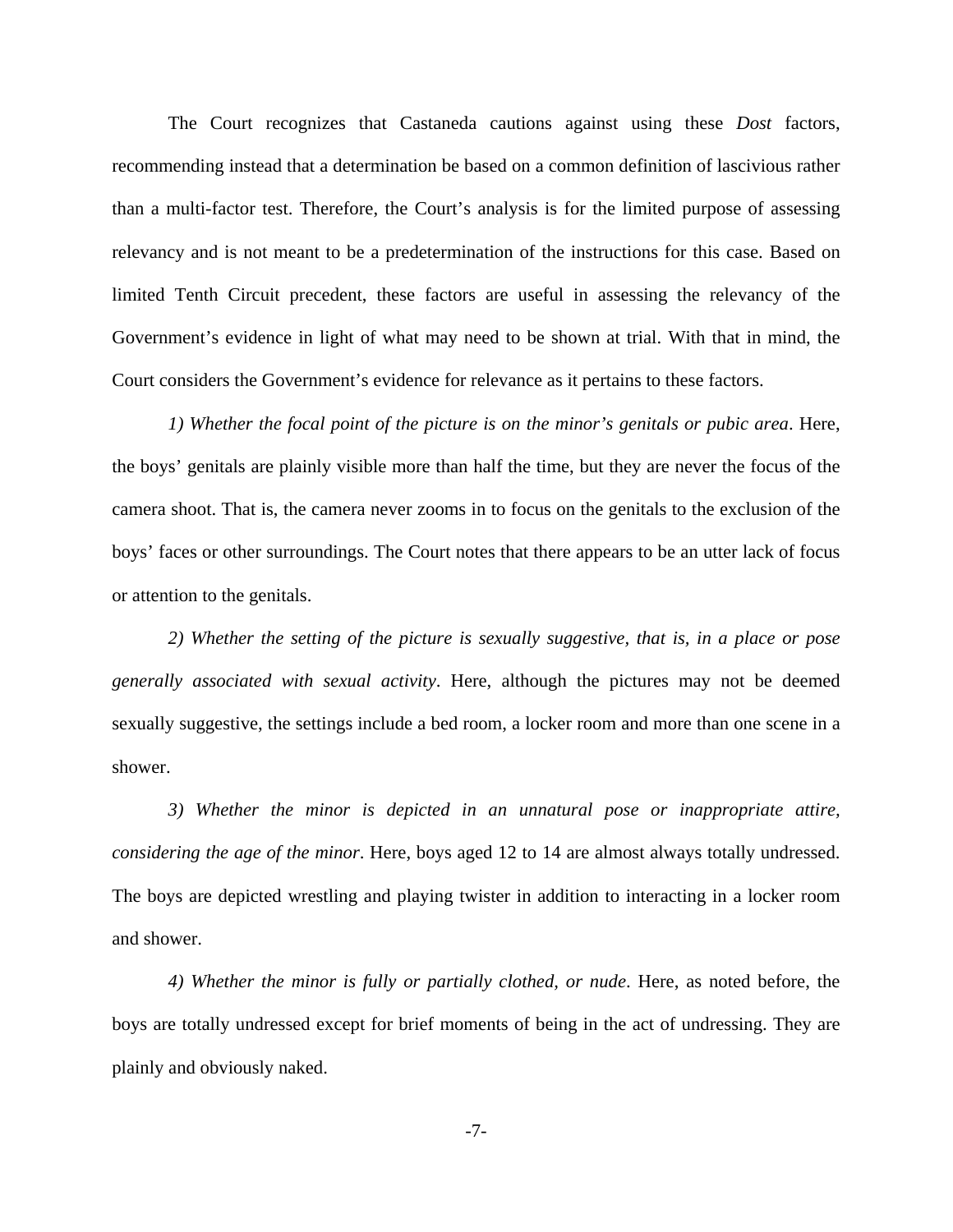*5) Whether the picture suggests sexual coyness or a willingness to engage in sexual activity*. Here, nothing about these videos would strike anyone as remotely sexual if the boys were all wearing gym shorts or swim trunks, and nothing about the videos suggests sexual coyness or willingness to engage in sexual activity.

*6) Whether the picture is intended or designed to elicit a sexual response in the viewer*. Here, the Court surmises that the same boys engaging in the same activities in shorts or swim trunks would not have sold videos. The marketability of these videos presumably is due to the boys being exposed.

*7) Whether the picture portrays the minor as a sexual object*. Here, the Court notes again that if the boys all were wearing shorts or swim trunks, nothing about these videos would strike anyone as remotely sexual. But they are not wearing shorts or swim trunks, and their nudity could certainly be seen as portraying them as a sexual object notwithstanding the lack of any sexual activity or coyness.

*8) The caption on the video*. The Court notes that the titles of the videos are not sexually suggestive and that there is no captioning on the videos other than a brief introduction attempting to explain a more permissive European attitude toward nudity.

The Court again emphasizes that the purpose of this review is not to determine whether the Government's evidence meets or fails to meet each of these factors. At this stage, the purpose of the review is to determine whether the Government's evidence is relevant to determining the answer to whether each factor is met. With that standard in mind, the Court cannot find that the Government's evidence is irrelevant. The videos contain images and information that would assist a jury in assessing whether each of these factors are met and how much weight, if any, to assign each of the factors in determining whether the images are lascivious.